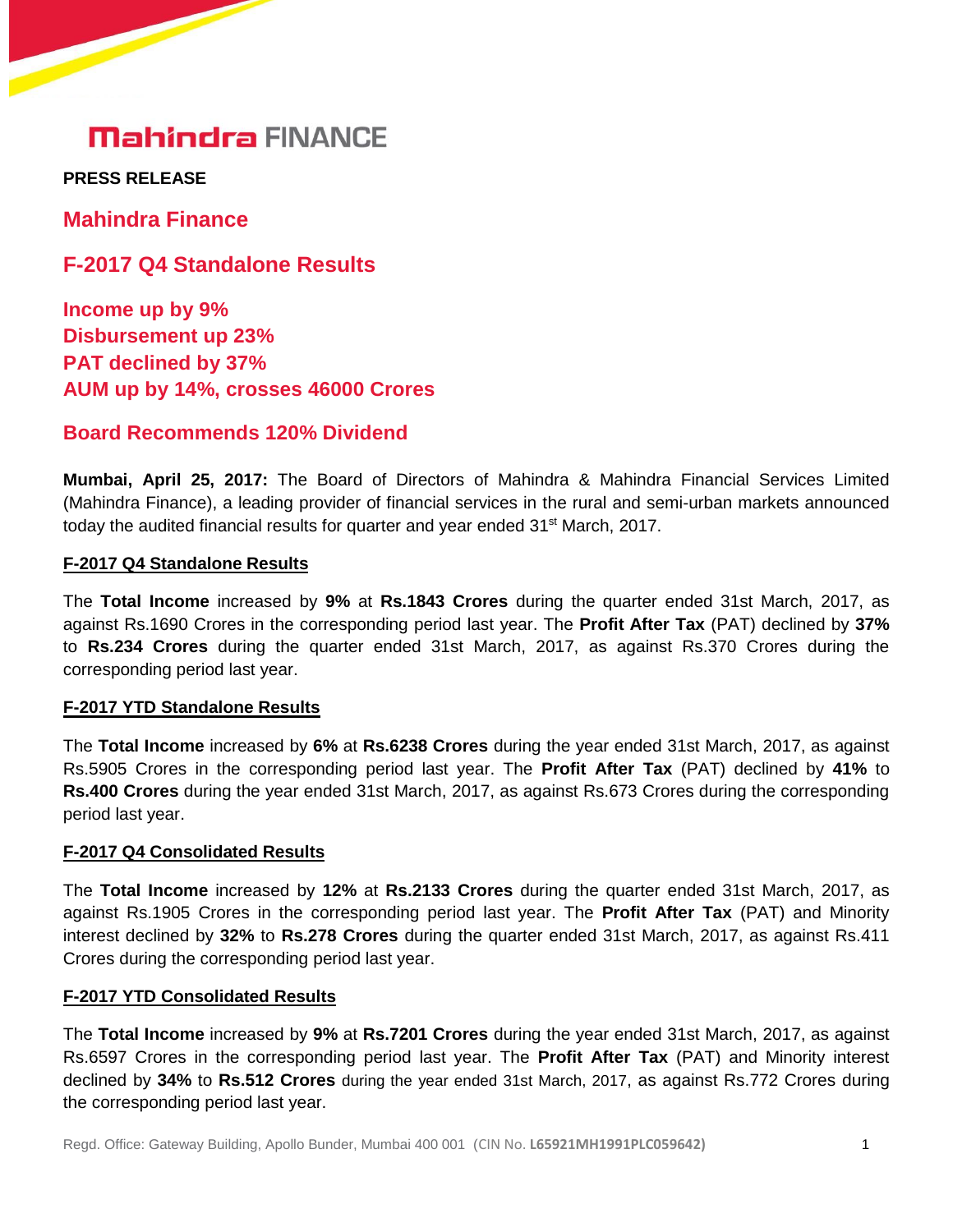#### **Dividend**

The Board in its meeting held today recommended a dividend of 120% for the financial year ended  $31<sup>st</sup>$ March, 2017.

#### **Operations**

The Company during the year restructured the organization and created separate verticals for business and recovery with a view to bringing sharper focus on each activity. The effort continued through the year to improve Asset Quality.

During the quarter ended 31st March 2017, the total value of asset financed was **Rs.8376 crores.** against Rs.6811 crores, a value growth of **23%. The Total value of** asset financed for the financial year ended 31st March 2017 was **Rs.31659 Crores** as against Rs.26706 Crores during the same period previous year, registering a growth of **19%**.

The Total Assets Under Management (AUM) of **Rs.46776 Crores** as on 31st March, 2017, as against Rs.40933 Crores as on 31st March, 2016, a growth of **14**%.

The Company's Non-Performing Assets (NPAs) had increased during the first three quarters of the year in view of lower economic activities and weak farm cash flow. The fourth quarter witnessed positive change with improved farm cash flow resulting in reduction of Gross and Net NPA with overall improvement in Collection Efficiency.

The Company follows prudential norms for income recognition, asset classification and provisioning for Non-Performing Assets as prescribed by Reserve Bank of India (RBI) for NBFCs and has also been making provision on an accelerated basis. The cumulative provision over the prescribed RBI norms is at **Rs.686 Crores.**

### **SUBSIDIARIES**

#### **Mahindra Insurance Brokers Limited (MIBL)**

During the year ended March 31, 2017, the Company's Insurance Broking subsidiary registered Income at Rs.**174.2** crores as against Rs.**149.2** crores, registering a growth of **17**% over the same period previous year. The Profit After Tax (PAT) was Rs.**53.0** crores as against Rs.**48.5** crores, registering a growth of **9** % over the same period previous year.

During the quarter ended March 31, 2017, MIBL registered income at Rs.**53.7** crores as against Rs.**45.9** crores, registering a growth of 17% over the same period previous year. The Profit After Tax (PAT) registered was Rs.**19.4** Crores as against Rs.**15.9** crores, registering a growth of **22**% over the same period previous year.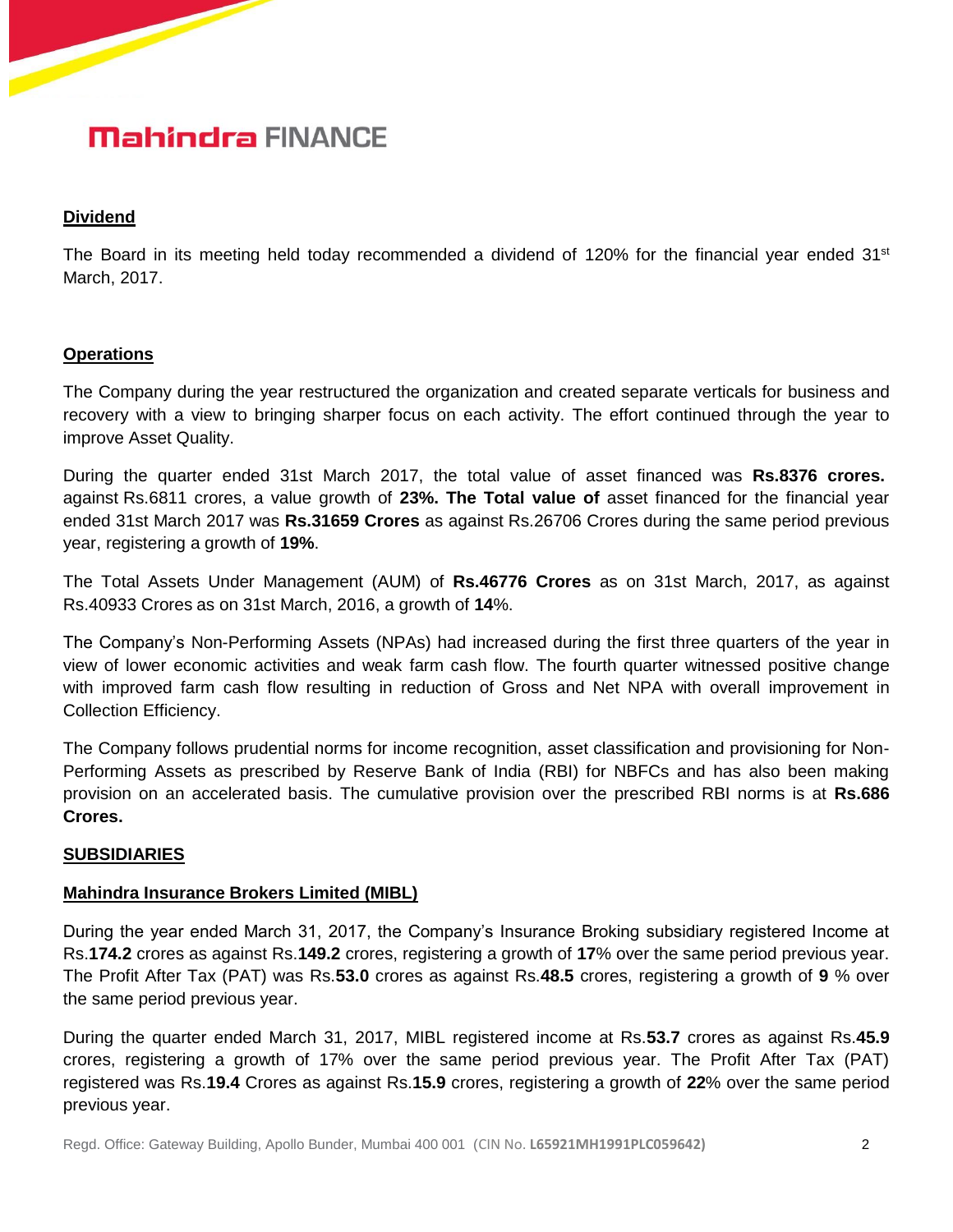#### **Mahindra Rural Housing Finance Limited (MRHFL)**

During the year ended 31st March 2017, MRHFL **disbursed Rs. 2116.2 Crores** as against Rs. **1552.5** Crores during the previous year, registering a growth of 36**%** over the previous year. MRHFL registered **income at Rs. 703.4 crores** as against Rs. **495.4** crores, a growth of **42%** over the previous year. The **Profit After Tax (PAT)** was **Rs. 83.0 Crores** as against Rs. **62.7** Crores, registering a growth of **32%** over the previous year.

During the quarter ended 31st March 2017, MRHFL **disbursed Rs. 795.0 Crores** as against Rs. **530.5** Crores during the same period previous year, registering a growth of **50%** over the same period previous year. MRHFL registered **income at Rs.219.8 crores** as against Rs. **155.0** crores, a growth of **42%** over the same period previous year. The **Profit After Tax (PAT)** was **Rs. 38.9 Crores** as against Rs. **29.8** Crores, registering a growth of **31%** over the same period previous year.

#### **Mahindra Asset Management Company Private Limited (MAMCPL)**

During the quarter ended 31st March, 2017, MAMCPL **earned fees** of **Rs 2.1 crores** as compared to Rs.1.1 Crores in the previous quarter ended 31st December 2016. Fees for the entire year of FY 16-17 were Rs.3.51 crores. The Company launched two new schemes during this quarter viz. Mahindra Mutual Fund Dhan Sanchay Yojana and Mahindra Mutual Fund Alp Samay Bachat Yojana. The company incurred a loss of Rs.8.28 crores during the March 2017 quarter compared to a loss of Rs 5.52 crores in the quarter ended December 2016. The loss for the full year FY 16-17amounted to Rs 20.47 crores vis a vis Rs 4.45 crores in FY 15-16. The asset management business is a long gestation business and expenses are expected to be higher than income till the assets under management reach a sizeable amount. MAMCPL, as the Investment Manager of the schemes of Mahindra Mutual Fund, managed more than **Rs.2000 crores of assets** in the month of March 2017.

### **About Mahindra & Mahindra Financial Services Limited**

Mahindra & Mahindra Financial Services Limited (Mahindra Finance), part of the Mahindra Group, is one of India's leading non-banking finance companies. Focused on the rural and semi-urban sector, the Company has over 4.7 million customers and has an AUM of over USD 6 billion. The Company is a leading vehicle and tractor financier and also offers fixed deposits and loans to SMEs. The Company has 1,182 offices across the country. Mahindra Finance is the only Non-Banking Financial Company from India to get selected on Dow Jones Sustainability Index in Emerging Market Category. Mahindra Finance has been ranked 68<sup>th</sup> in the Top 100 "India's Best Companies to Work for 2016" by Great Place to Work® (GPTW) Institute in collaboration with The Economic Times.